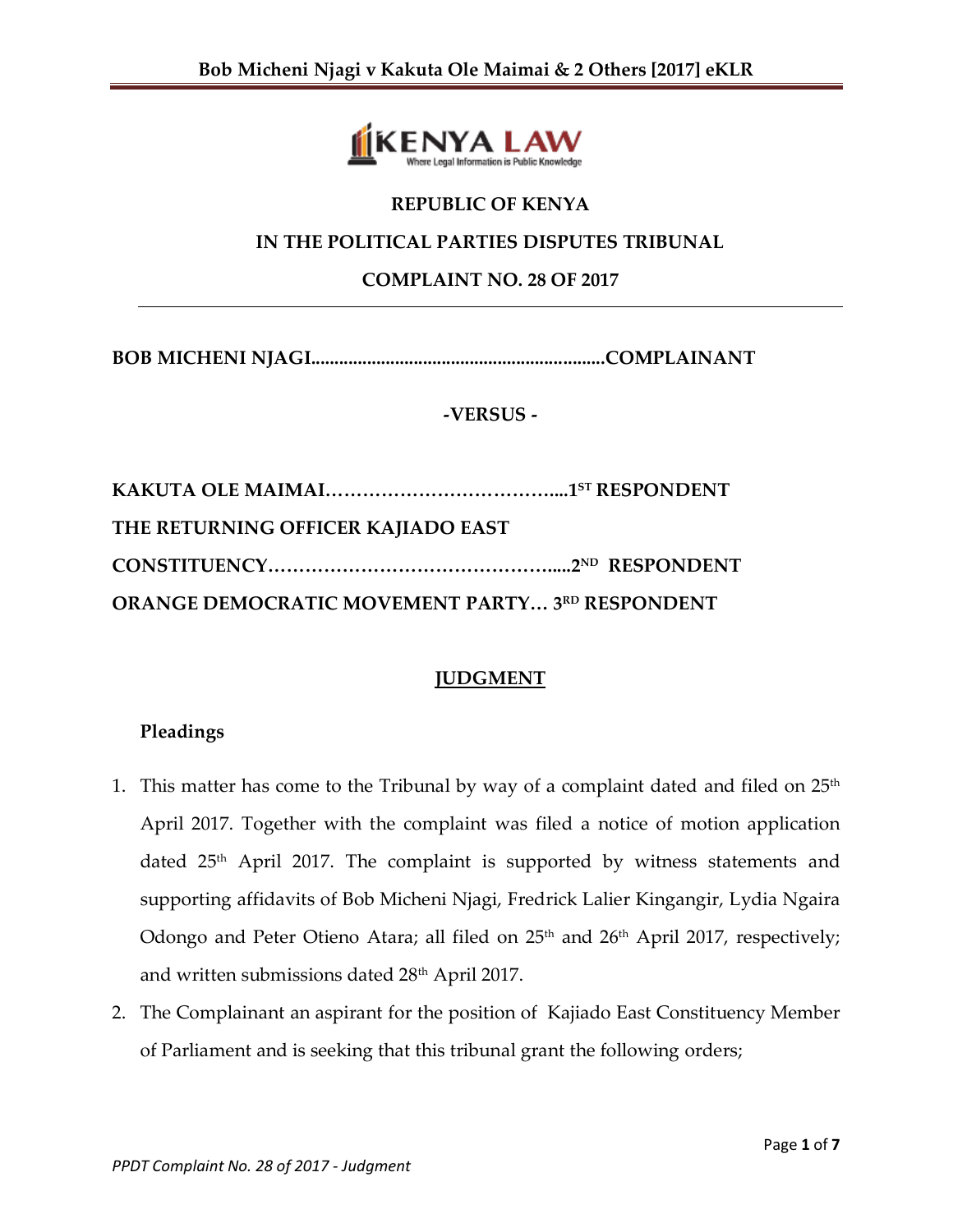- i. A declaration be made that the nomination exercise by the Orange Democratic Movement for Kajiado East Parliamentary seat conducted on the  $18<sup>th</sup>$  April 2017 was not in compliance with the law in particular with the provisions of Article 10, 38,083 and 91 of the Constitution
- ii. A declaration that the conduct of the Returning Officer in allowing agent of one of the candidates to participate in the custody and transportation of election material was contrary to the constitution thus illegal and irredeemably compromised the free and fair nomination in Kajiado East Constituency and thus declared the conduct of the nomination a nullity.
- iii. A declaration that the nomination exercise was a nullity in its entirety.
- iv. A declaration that fresh nomination exercise be ordered for the entire Kajiado East Constituency.
- v. That the Constituency Elections Board be disbanded and a fresh one be constituted for the purpose of the conduct of fresh nominations.
- vi. A declaration that the Returning Officer grossly misconducted himself and be disqualified to act in any electoral exercise.

vii.Costs be awarded to the claimant.

3. On the 25<sup>th</sup> April 2017 the claimants notice of motion application was placed before the Tribunal and upon hearing Mr. Owuor counsel for the complainant, the Tribunal certified the matter urgent; granted leave to the complainant to file a simultaneous complaint; granted the respondent time to file their responses on or before  $27<sup>th</sup>$  April 2017; granted an interim order against a repeat of the nomination at St. Monica School within Kajiado East Constituency on the  $26<sup>th</sup>$  April 2017; and restrained the  $3<sup>rd</sup>$  respondent from declaring the final results of the nomination exercise within Kajiado East Constituency pending hearing and determination of the complaint on the  $28<sup>th</sup>$  April 2017.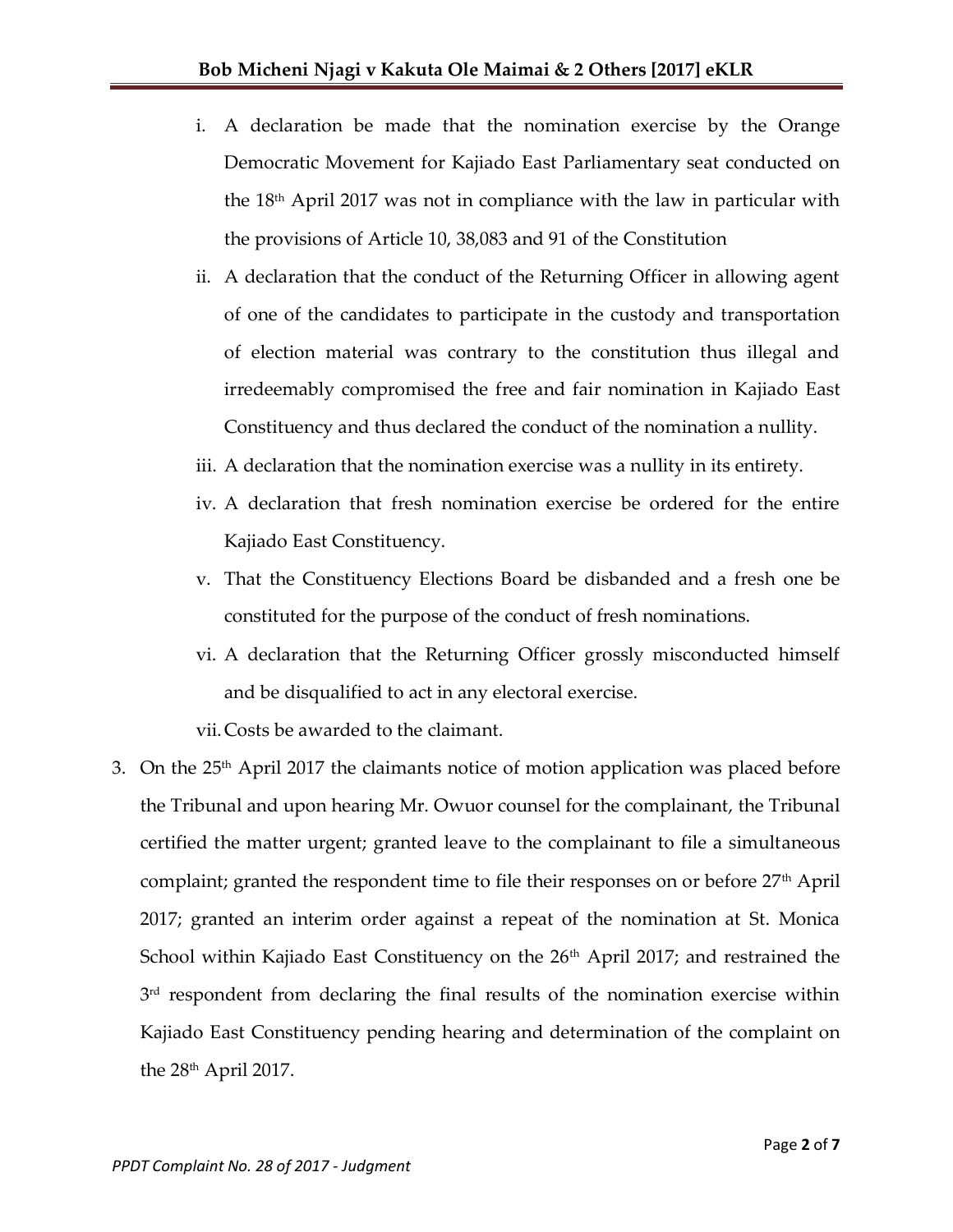- 4. Subsequently on the 27 th April 2017, the complainant moved the Tribunal by way of chamber summons dated 27<sup>th</sup> April 2017, under a certificate of urgency seeking that the interim order granted on the  $25<sup>th</sup>$  April 2017, staying the repeat nomination exercise at St. Monica polling station be amended to include, Solinke, Kitengela Primary and Noonkopir polling stations in Kajiado East Constituency. The Tribunal granted the stay order in respect of the three polling stations.
- 5. The complainant is challenging the nomination exercise of the respondent in Kajiado East Constituency on grounds that it was marred by pervasive irregularities. The complainant states that the National Appeals Tribunal in a decision delivered on 24<sup>th</sup> April 2017, found that the nomination process of the Respondent in Kajiado East was flawed with irregularities and ordered a repeat of the nomination process in four polling stations namely St. Monica, Solinke, Kitengela Primary and Noonkopir.
- 6. The complainant submits that the nomination process was badly managed and not in accordance with the law as to elections; that the election be vitiated irrespective of whether the results is affected or not. To support his arguments the complainant relied upon the case of **Morgan v Simpson** *[1975] 1 Q.B 151*, **Gatirau Peter Munya V Dickson Mwenda Githinji & 2 Others,** *Supreme Court Petition No 2B of 2013* and **Rozaah Akinyi Buyu V Independent Electoral Commission & 2 Others** Kisumu Election Petition No. 3 of 2013 to urge this Tribunal to order a repeat of the entire nomination process of Orange Democratic Movement Kajiado East Constituency.
- 7. On the other hand, respondents filed a replying affidavit sworn on  $26<sup>th</sup>$  April 2017 by Anthony Moturi. The crux of the reply is that this Tribunal should uphold the decision of the National Appeals Tribunal that ordered for a repeat of the nomination process at St. Monica, Noonkopir, Solinke and Kitengela primary school polling stations in accordance with the party's constitution, nomination and election rules.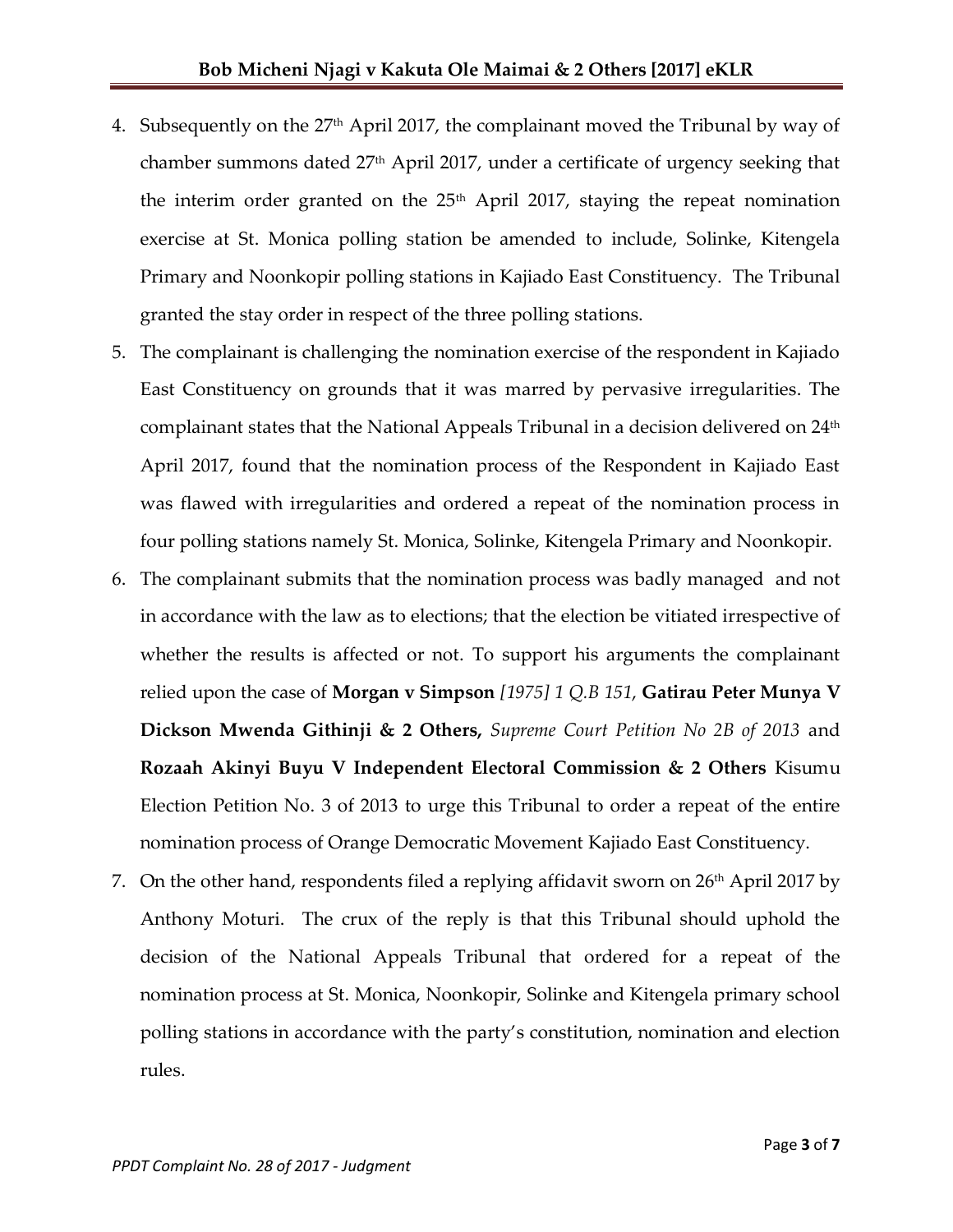- 8. The respondent submits that this Tribunal should be guided by the findings of the National Appeals Tribunal decision dated 24<sup>th</sup> April 2017 as it had the advantage for the hearing and determining the dispute based on the evidence adduced by the complainant and his witness in an *ex parte* hearing.
- 9. The respondent alleges that at the hearing of the dispute before the National Appeals Tribunal the claimant was specific in his submission and submitted on irregularities affecting the four polling centers namely St. Monica, Solinke, Kitengela Primary and Noonkopir and that they are not objecting to a repeat of the nomination exercise in these four polling stations.
- 10. In addition, the respondent submits that the National Appeals Tribunal had the opportunity to analyze the unchallenged and specific evidence adduced by the complainant. He urged the Tribunal to take into account the fact that the claimant failed to show that the irregularities affected the entire results of Kajiado East Constituency and the time left for organizing a fresh nomination process in Kajiado East Constituency.
- 11. He concluded by reiterating that the Tribunal should uphold the finding of the National Appeals Tribunal for the reason that the decision was based on evidence presented before it whereas the Tribunal did not have the advantage of considering the said substantive evidence.

#### *Issue for determination*

12. Upon hearing of the parties' submission the main issue for determination is whether the claimant has made a case to warrant a repeat of the nomination process for Member of Parliament of Kajiado East Constituency.

#### *Analysis*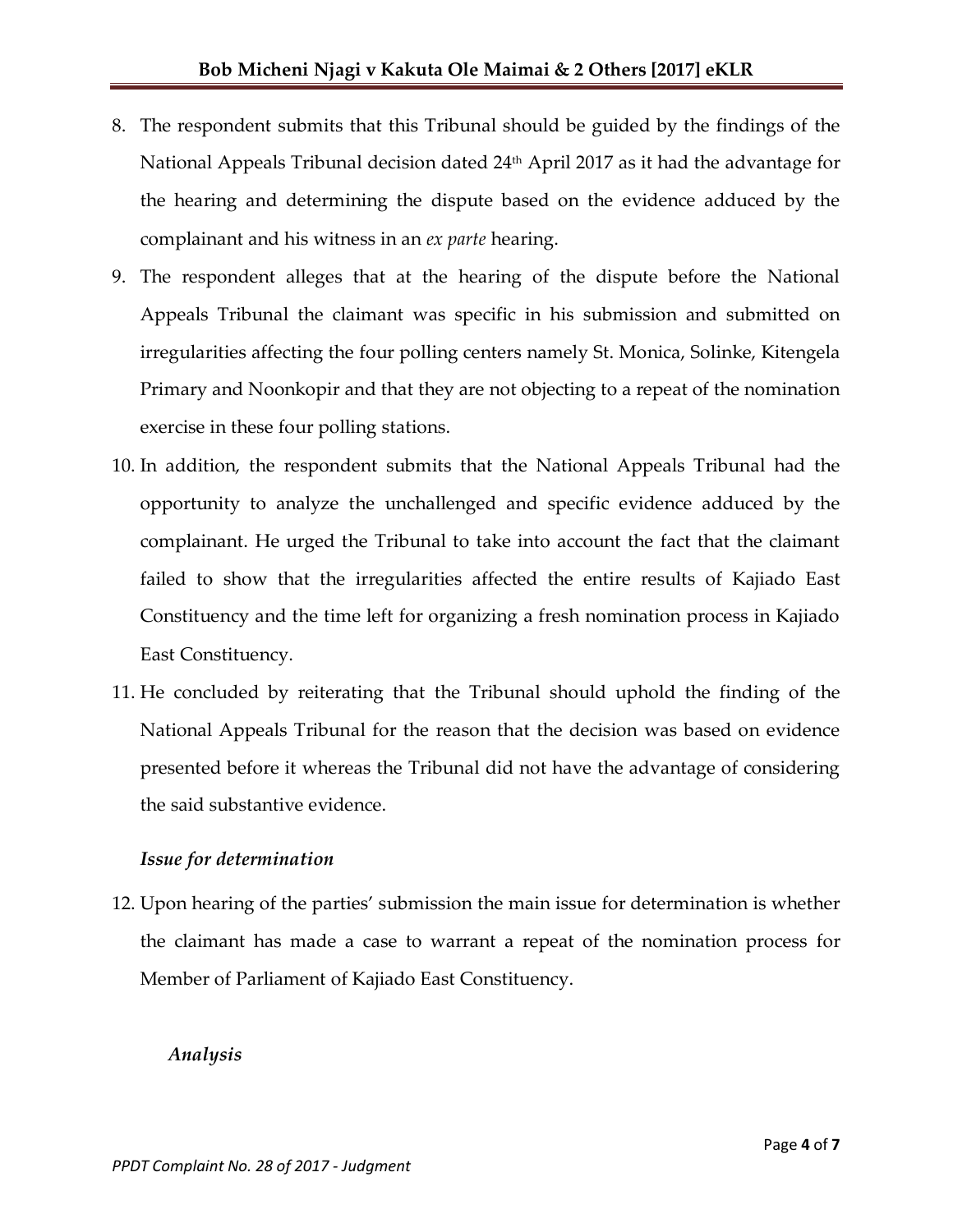- 13. It is the complainant, submission that the nomination process was marred with pervasive irregularities namely that; the Returning Officer failed to keep custody of and to ensure integrity of the elections materials thus compromising the accountability and verifiability of the elections; that there was official cancellation and suspension of the nomination exercise upon consultations with all candidates; the Returning Officers and the National Elections Board and despite this voting continued in certain areas; there was breach of Articles 38 and 81 of the Constitution by zoning polling station in collusion with security officers; mis-match of voters registers in various polling stations and lack of accuracy, accountability and verifiability of the elections results.
- 14. The complainant alleges that a meeting of the County Elections Board and all aspirants was held on  $18<sup>th</sup>$  April 2017, and that it was agreed that the County Elections Board cancels the nomination process of Kajiado East Constituency an argument refuted by the respondent.
- 15. Looking at the importance of elections and the crucial role they play in a democratic society it is improper for cancellation of an event of such magnitude to be so casually cancelled as alleged to have been done in this instance. It ought to be done in a more structured and open way where all stakeholders are fully involved. An election process is not a one off of event, it is a culmination of processes and events aimed at ensuring the participants exercise their democratic right leading to the declaration of a winner. It involves many stakeholders who include the voters, the aspirants, and the election officials.
- 16. We note that such a weighty allegation ought to have been supported by sufficient evidence and or a declaration of cancellation of the nomination process or a notice to that effect. Suffice to say, that a mere allegation of cancellation of a nomination process should not be a ground for nullifying the elections proof of cancellation must be provided.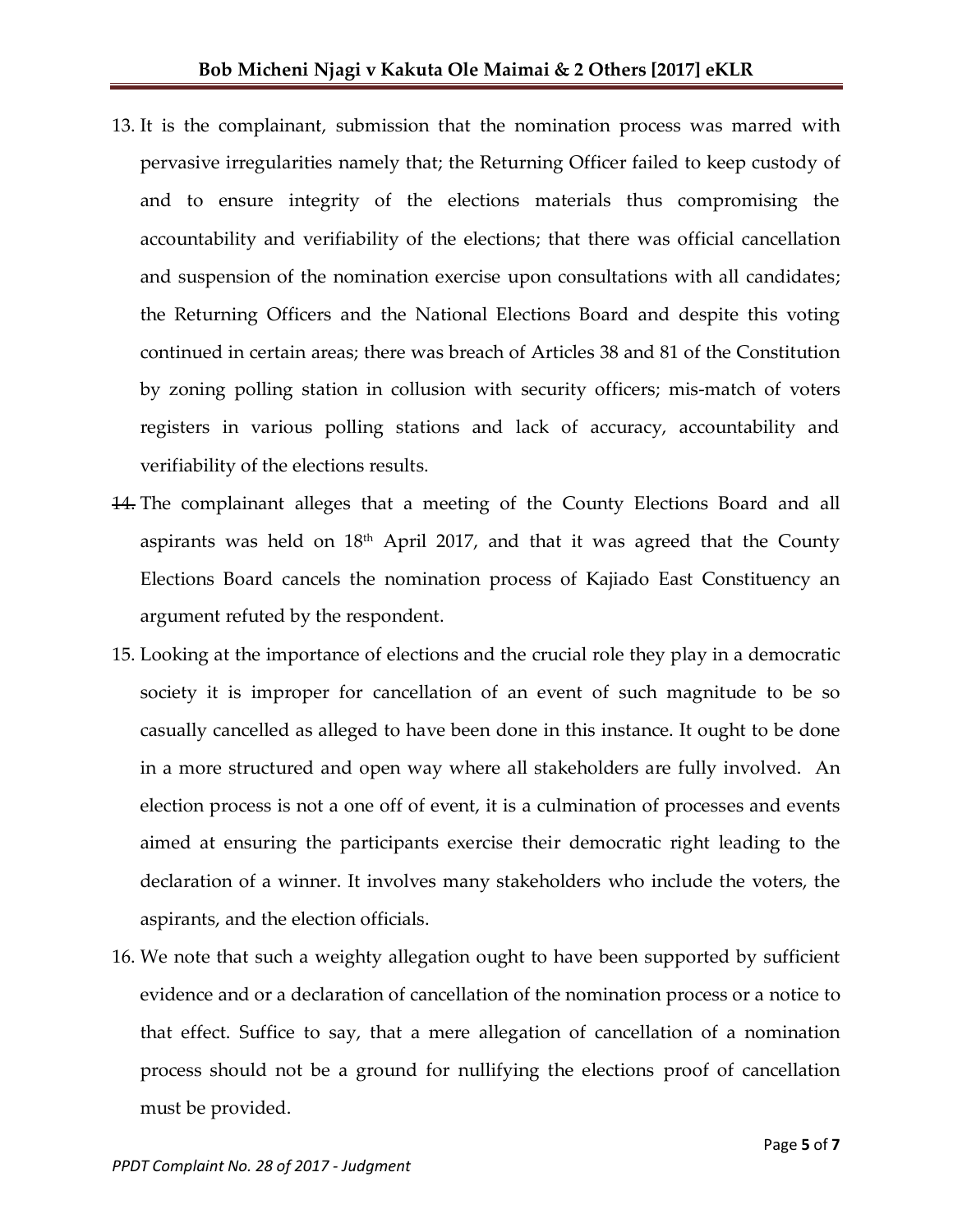17. In reference to the other allegations by the complainant we find that the complainant has failed to specifically prove to this Tribunal how the irregularities affected the entire results of the polling stations within Kajiado East Constituency to warrant the nullification of the nomination exercise within the entire constituency. We find that the complainants statements are more geared towards general statements which fail to fail to explain how the irregularities affected the results. We are guided by the Supreme Court decision in the *Raila Odinga v. Independent Electoral Boundaries Commission & Others,* Supreme Court Election Petition No. 5 of 2013, which enjoins that

> *a Court is to consider the effect of the alleged irregularities on the election result, before nullifying an election. It is only upon a finding that the irregularities proven affected the declared election results, that a Court will nullify an election*

18. We also wish to note that the complainant appeared before the National Appeals Tribunal, he presented his evidence and submissions without opposition from the respondent technically, this evidence was not subjected to cross examination to verify its veracity. It is his evidence and submission that informed the decision of the NAT that ordered for a repeat in the four polling station by stating that;

> **'***taking into account the submissions of the appellant and the Returning Officer the tribunal find that in four polling stations St. Monica, Solinke, Kitengela Primary and Noonkopir no results were recorded and the electoral process was never concluded.*

19. In addition, we also note that the respondents urge the tribunal to uphold the finding of the National Appeals Tribunal for the reason that the National Appeals Tribunal based its findings on the evidence presented before it and it would only be fair for the parties if the Tribunal ordered so. We agree with the respondents. We